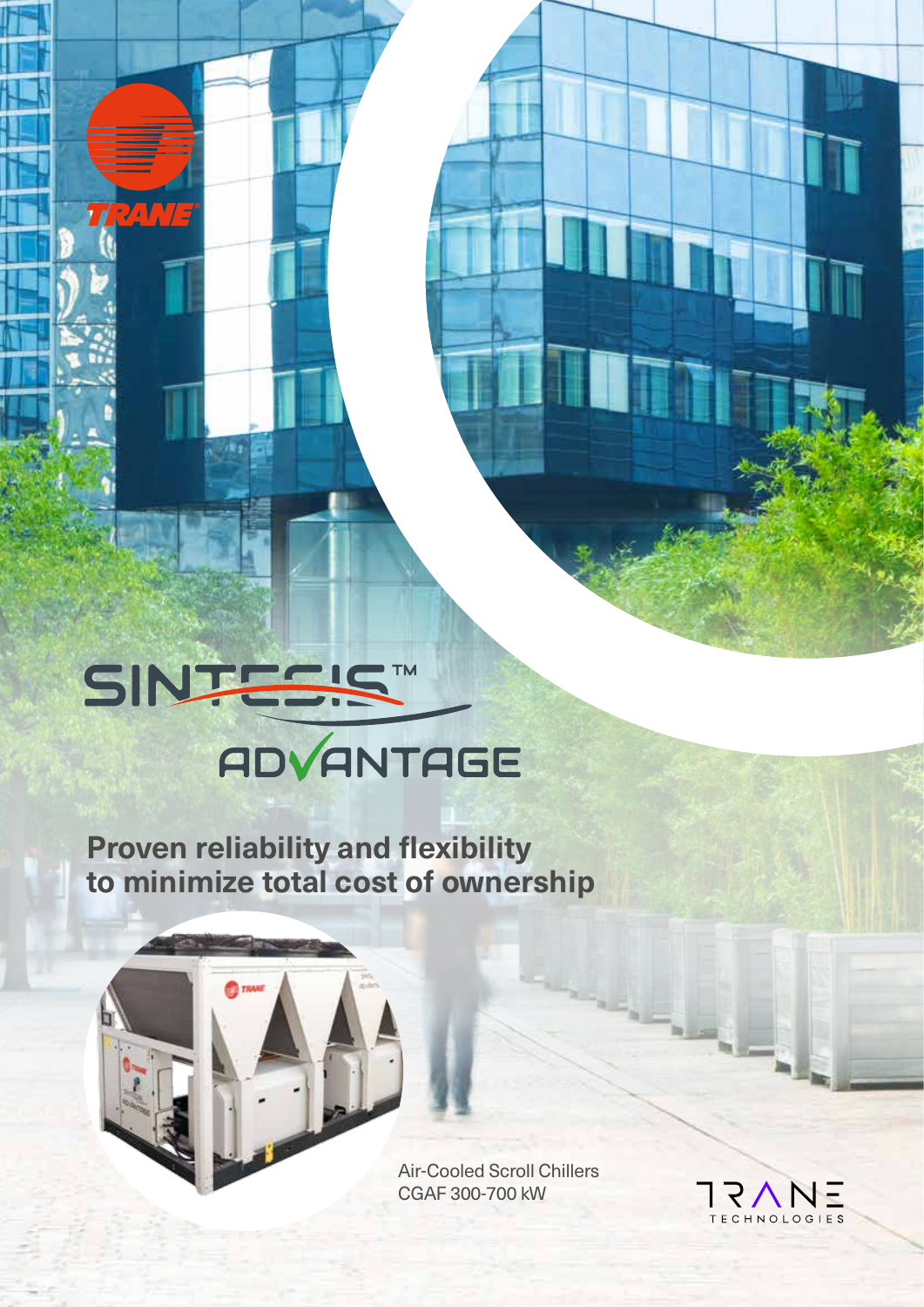# The total package Quality, performance and reliability

## The Trane advantage

Trane is recognized as a world leader with over 100 years of experience in creating and sustaining safe, comfortable and energy efficient environments while improving the performance of buildings and processes around the world.

Trane solutions optimize indoor environments with a broad portfolio of energy efficient heating, ventilating and air conditioning systems, building services, parts support and advanced controls.

To ensure your equipment continues to work at its optimum, throughout the life of the building, Trane provides a full range of service solutions, combined with in-house expertise and an extensive support network.

# The Trane offering is…

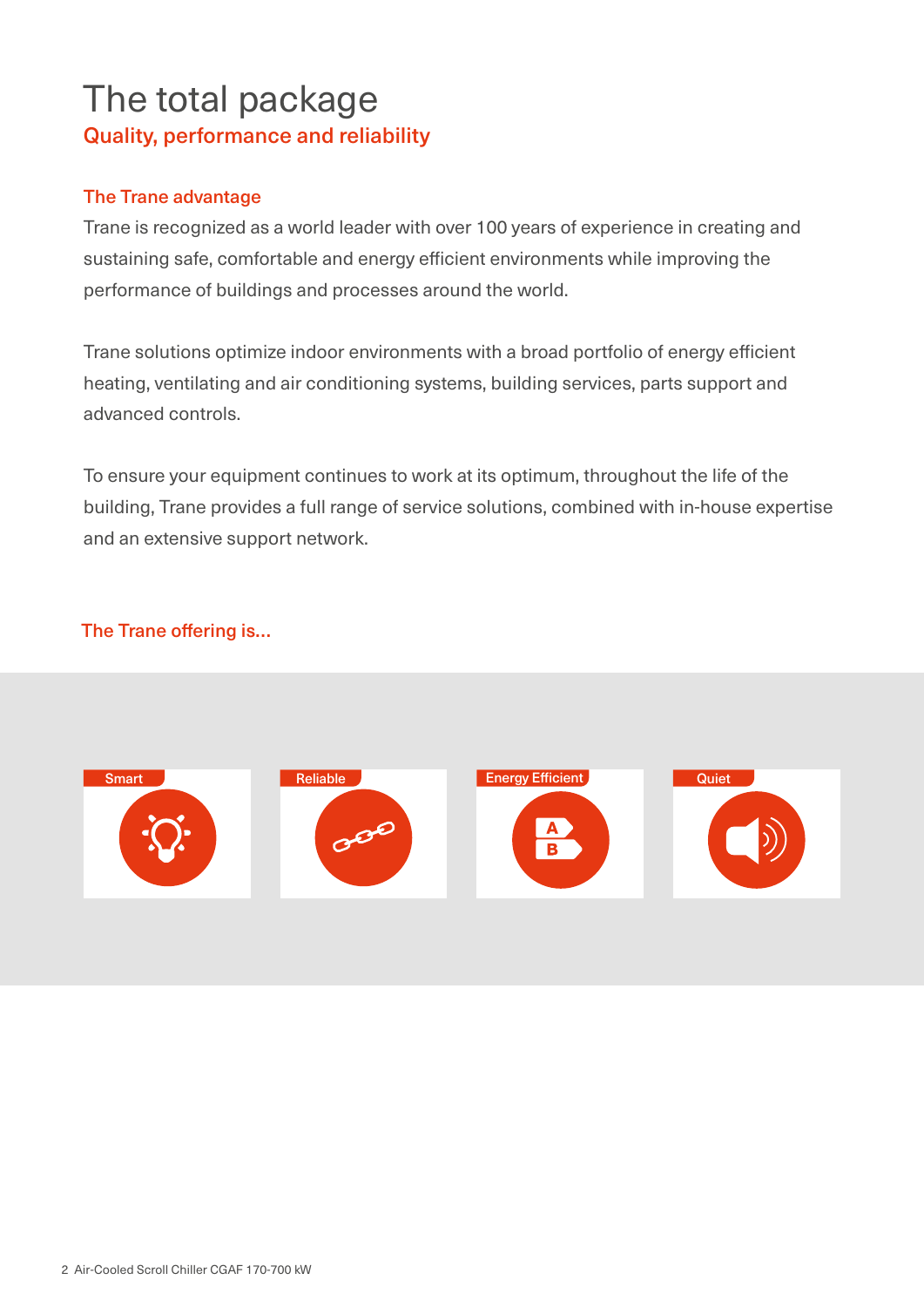# General specifications



| Operating outdoor air temperature range (min./<br>max.) (1) | $(^{\circ}C)$ | $-20/+52^{\circ}$ C |
|-------------------------------------------------------------|---------------|---------------------|
| Leaving water temperature range (min./max.) (2)             | $(^{\circ}C)$ | $-12/18^{\circ}$ C  |
| Power supply                                                | (V/Ph/Hz)     | 400/3/50            |



## CGAF Standard Efficiency (SE)

| <b>Performances (1)</b>                      |         | 080 | 090  | 100  | 110  | 130  | 140  | 150  | 165  | 180  | 190  |
|----------------------------------------------|---------|-----|------|------|------|------|------|------|------|------|------|
| Net Cooling capacity (3)                     | (kW)    |     | 318  | 351  | 391  | 431  | 468  | 513  | 553  | 621  | 661  |
| EER                                          | (kW/kW) |     | 3.04 | 2.94 | 2.83 | 2.74 | 2.89 | 2.78 | 2.71 | 2.94 | 2.88 |
| Eurovent Efficiency Class - cooling          |         |     | B    | B    | C    | C    | B    | C    | C    | B    | C    |
| <b>SEER</b>                                  | (kW)    |     | 4.17 | 4.13 | 4.18 | 4.13 | 4.21 | 4.22 | 4.30 | 4.32 | 4.31 |
| Seasonal space cooling<br>efficiency nsc (4) | (9/0)   |     | 164  | 162  | 164  | 162  | 166  | 166  | 169  | 170  | 169  |
| Sound power level (SN) (4)                   | (dBA)   |     | 92   | 94   | 95   | 95   | 94   | 95   | 96   | 97   | 97   |
| Sound power level (LN) (4)                   | (dBA)   |     | 89   | 90   | 91   | 92   | 91   | 92   | 92   | 93   | 94   |
| Sound power level (XLN) (4)                  | (dBA)   |     | 87   | 88   | 89   | 89   | 89   | 89   | 90   | 91   | 91   |

# CGAF High Efficiency (HE)

| <b>Performances (1)</b>                      |         | 080  | 090            | 100            | 110            | 130  | 140  | 150  | 165  | 180            | 190  |
|----------------------------------------------|---------|------|----------------|----------------|----------------|------|------|------|------|----------------|------|
| Cooling capacity (3)                         | (kW)    | 293  | 334            | 371            | 416            | 459  | 498  | 548  | 587  | 641            | 682  |
| EER                                          | (kW/kW) | 3.25 | 3.28           | 3.22           | 3.16           | 3.09 | 3.21 | 3.11 | 3.03 | 3.12           | 3.07 |
| Eurovent Efficiency Class - cooling          |         | A    | $\overline{A}$ | $\overline{A}$ | $\overline{A}$ | B    | A    | A    | B    | $\overline{A}$ | B    |
| <b>SEER</b>                                  | (kW/kW) | 4.36 | 4.31           | 4.34           | 4.39           | 4.46 | 4.26 | 4.30 | 4.42 | 4.39           | 4.39 |
| Seasonal space cooling<br>efficiency nsc (4) | (%)     | 171  | 169            | 171            | 172            | 175  | 167  | 169  | 174  | 172            | 173  |
| Sound power level (SN) (4)                   | (dBA)   | 89   | 92             | 94             | 95             | 95   | 94   | 95   | 96   | 97             | 97   |
| Sound power level (LN) (4)                   | (dBA)   | 87   | 90             | 91             | 92             | 92   | 91   | 92   | 93   | 94             | 94   |
| Sound power level (XLN) (4)                  | (dBA)   | 86   | 88             | 89             | 89             | 90   | 89   | 90   | 90   | 91             | 91   |

## CGAF Extra High Efficiency (XE)

| <b>Performances (1)</b>                        |         | 080  | 090  | 100  | 110  | 130  | 140  | 150  | 165  | 180  | 190  |
|------------------------------------------------|---------|------|------|------|------|------|------|------|------|------|------|
| Cooling capacity -<br>Standard & Low noise (3) | (kW)    | 297  | 333  | 374  | 423  | 471  | 505  | 560  | 604  | 653  | 699  |
| Cooling capacity -<br>Extra low noise (3)      | (kW)    | 295  | 333  | 374  | 419  | 464  | 502  | 553  | 593  | 647  | 689  |
| <b>EER</b>                                     | (kW/kW) | 3.39 | 3.38 | 3.34 | 3.30 | 3.26 | 3.35 | 3.26 | 3.21 | 3.27 | 3.23 |
| Eurovent Efficiency Class - cooling            |         | A    | A    | A    | A    | A    | A    | A    | Α    | A    | A    |
| <b>SEER</b>                                    | (kW/kW) | 4.87 | 4.92 | 4.79 | 4.75 | 4.77 | 5.03 | 4.89 | 4.87 | 4.95 | 4.91 |
| Seasonal space cooling<br>efficiency nsc (4)   | (%)     | 192  | 194  | 189  | 187  | 188  | 198  | 193  | 192  | 195  | 193  |
| Sound power level<br>(standard noise) (4)      | (dBA)   | 90   | 92   | 94   | 95   | 96   | 94   | 96   | 96   | 97   | 98   |
| Sound power level (low noise) (4)              | (dBA)   | 88   | 90   | 91   | 92   | 93   | 91   | 93   | 94   | 94   | 95   |
| Sound power level<br>(extra low noise) (4)     | (dBA)   | 85   | 87   | 88   | 89   | 89   | 88   | 89   | 90   | 90   | 91   |

# Dimensions and weights (operating)

|                             |      | 080  | 090  | 100  | 110  | 130  | 140  | 150  | 165  | 180  | 190  |
|-----------------------------|------|------|------|------|------|------|------|------|------|------|------|
| Length - SE version         | (mm) |      | 3395 | 3395 | 3395 | 3395 | 4520 | 4520 | 4520 | 5645 | 5645 |
| Length - HE and XE versions | (mm) | 3395 | 4520 | 4520 | 4520 | 4520 | 5645 | 5645 | 5645 | 6770 | 6770 |
| Width                       | (mm) | 2200 | 2200 | 2200 | 2200 | 2200 | 2200 | 2200 | 2200 | 2200 | 2200 |
| Height (5)                  | (mm) | 2526 | 2526 | 2526 | 2526 | 2526 | 2526 | 2526 | 2526 | 2526 | 2526 |
| Weight - SE version         | (kg) |      | 2145 | 2260 | 2330 | 2400 | 2915 | 3100 | 3175 | 3550 | 3630 |
| Weight - HE version         | (kg) | 2085 | 2480 | 2615 | 2700 | 2770 | 3315 | 3500 | 3540 | 3910 | 3975 |
| Weight - XE version         | (kg) | 2145 | 2560 | 2695 | 2780 | 2850 | 3415 | 3600 | 3640 | 4030 | 4095 |
|                             |      |      |      |      |      |      |      |      |      |      |      |

(1) With low ambient and / or high ambient temperature option

(2) With process cooling option<br>(3) At Eurovent conditions: 12/7°C entering/leaving water temperature and 35°C ambient temperature according to EN 14511.<br>(4) At Eurovent conditions, with 1pW reference sound power, accordin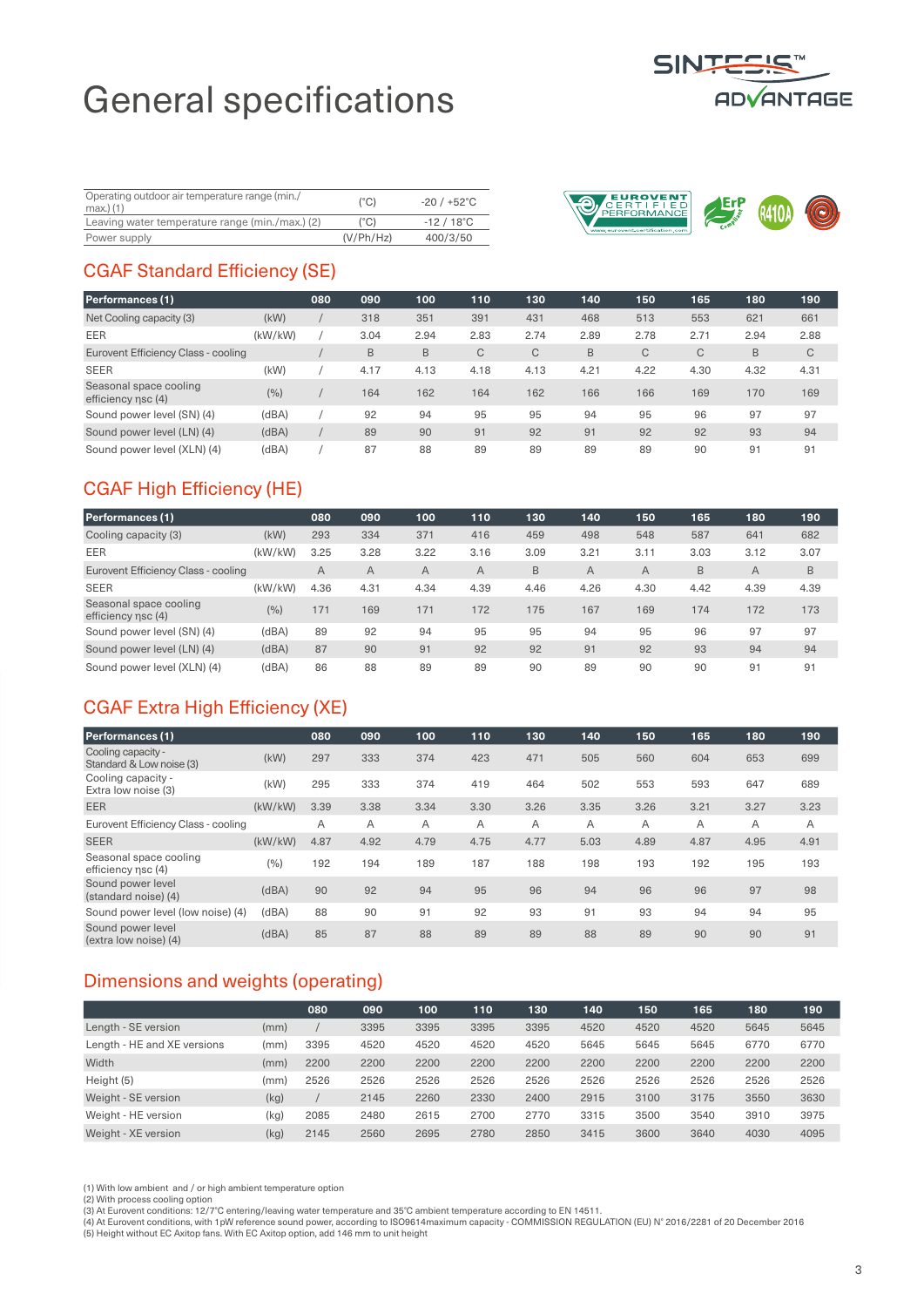# Features and benefits

Provides the innovative solution your building needs

### Electronically Commutated (EC) fans

- Improved capacity modulation
- Reduced power consumption
- Reduced energy costs

### Optimized fan diffusers

- Remodelled to optimize airflow
- Fans consume up to 27% less power
- Noise level reduced at part load

### Micro-channel condenser coils

- Leading edge coil design for increased corrosion resistance
- Longer life expectancy
- Environmentally-friendly with less refrigerant charge
- Reduced carbon footprint
- 10% overall unit weight reduction

### Trane smart control and interface combined

- Leading TD7 touch screen with 7" color display
- Clear display of critical information
- Monitor settings, data trending, reports and alarms
- Simple, intuitive navigation
- Effective operation, monitoring and management
- Durable construction for both indoor and outdoor use



SINTESIS ROVANTAGE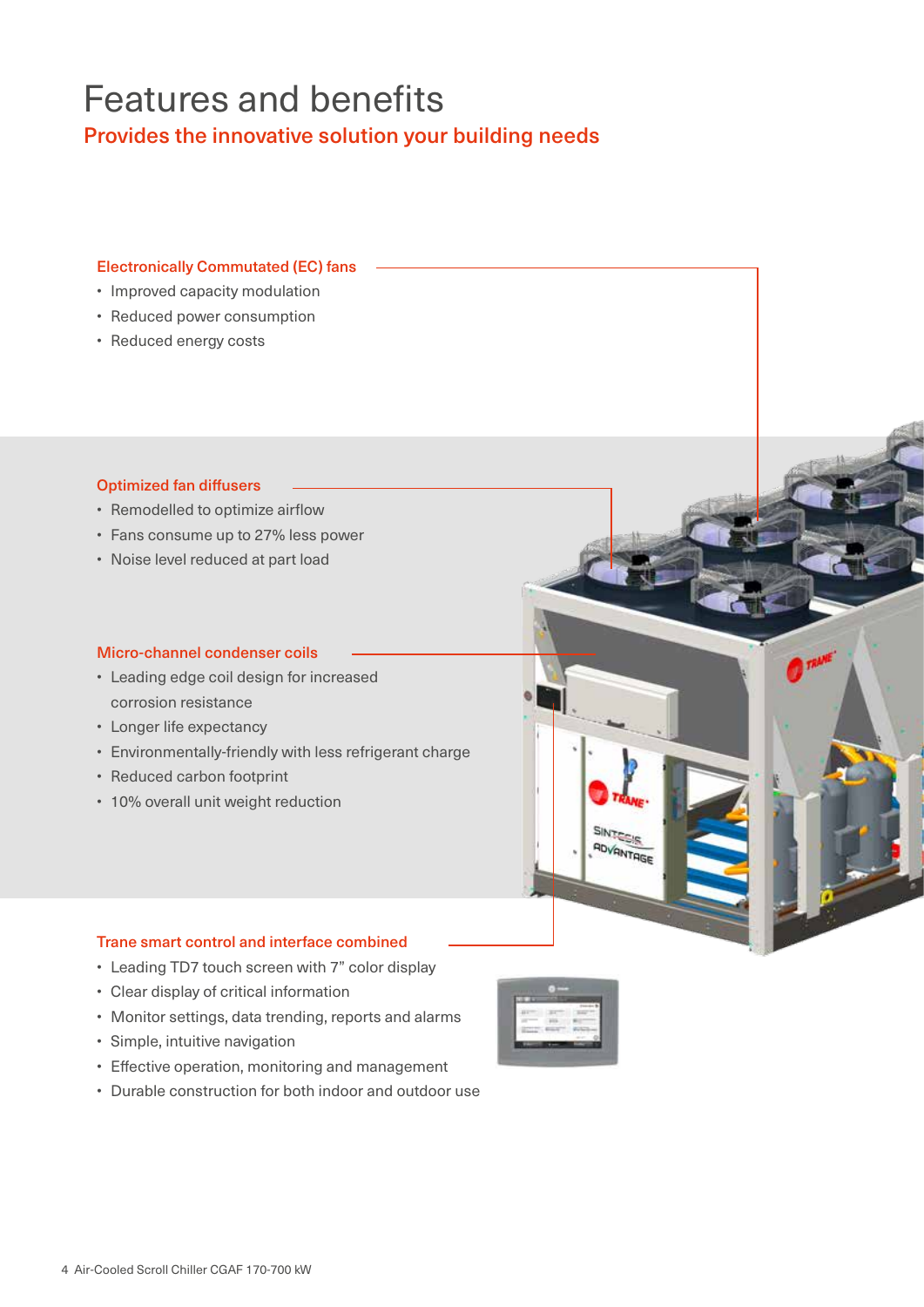

### Tracer™ UC800 controller

- New generation of Trane control platform for chillers
- Advanced algorithms for the most challenging conditions
- Perfect balance of performance and economy



### Multi-speed axial fans

State-of-the-art AC or EC fans:

- Improved capacity modulation
- Reduced power consumption
- Reduced energy costs

### Industry leading scroll compressor

- Optimized for part-load efficiency
- Reliable operation
- Reduced energy consumption: no overcompression

thanks to intermediate discharge valves (IDVs)

### Optional hydraulic module

- Housing within the chiller frame to keep overall footprint to a minimum
- Single or dual pump
- Optional water buffer tank



**All units are compliant with all applicable EU Ecodesign Regulations under the ErP framework Directive 2009/125/EC of the European Parliament.**

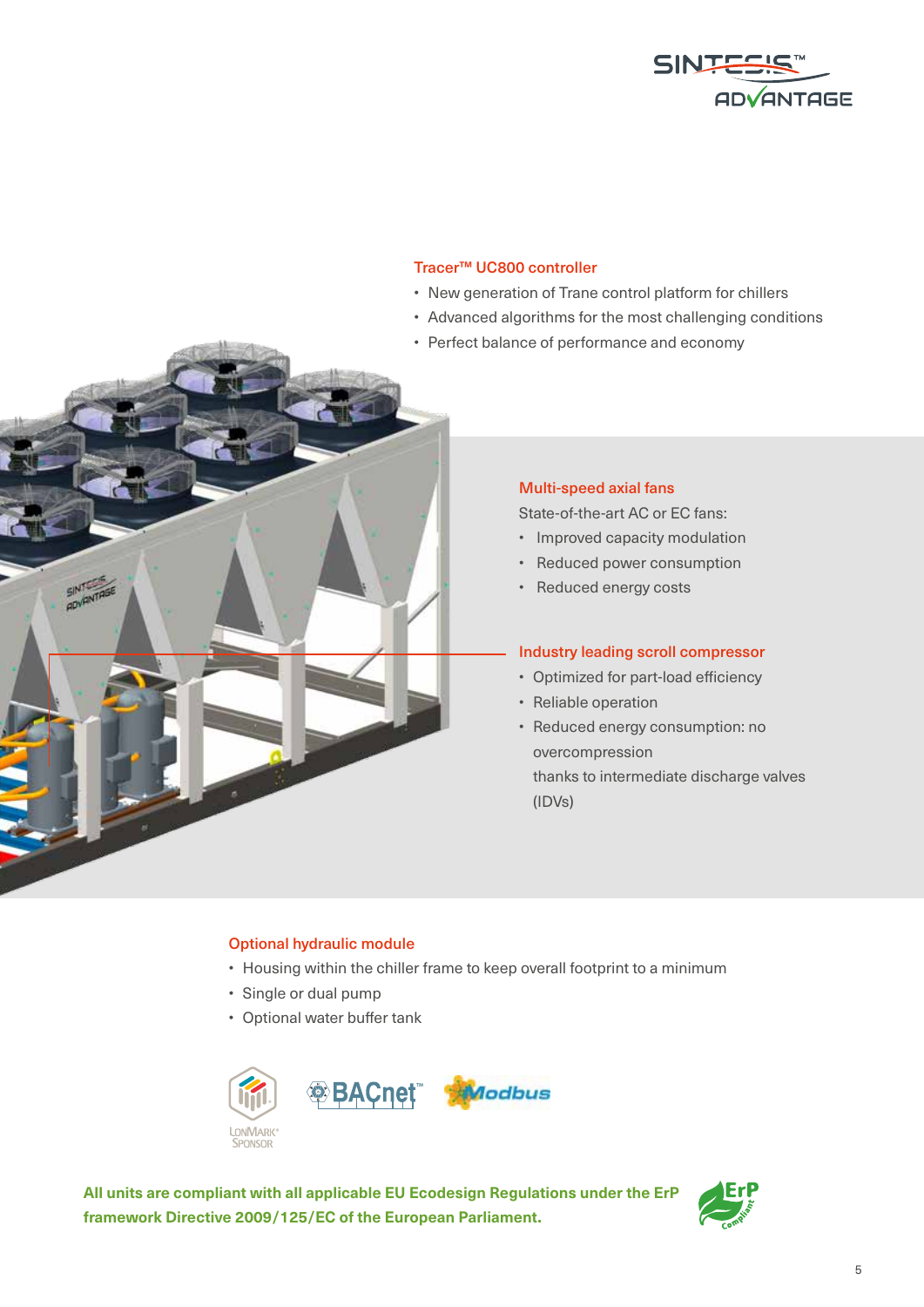# Quiet Operation



Choose your level of sound attenuation to suit the sensitivity of your application, without compromising operating efficiency.

### Standard Noise: SN

Sound power level from 90 - 98 dB(A).

### Low Noise: LN

Sound power level from 87 - 94 dB(A) Unit is equipped with compressor jackets.

### Extra Low Noise: XLN

Sound power level from 85 - 91 dB(A). Unit is equipped with piping insulation and compressor sound box.

## Greater acoustic comfort for noise-sensitive applications

### EC fan motors

EC fans can be equipped with a special diffuser to deliver higher performance with optimized airflow. Efficiency is boosted by converting dynamic airflow into static pressure and reducing exit losses, allowing in most cases reduced fan speeds without affecting airflow. Lower speeds lead to lower energy consumption, especially at part load conditions.

#### Optimized diffuser

EC fans can be equipped with a special diffuser to deliver higher performance with optimized airflow. Efficiency is boosted by converting dynamic airflow into static pressure and reducing exit losses, allowing in most cases reduced fan speeds without affecting airflow. Lower speeds lead to lower energy consumption, especially at part load conditions.

#### Night Noise Setback

Night Noise Setback provides an additional low-noise operation profile. The sound level of the chiller is reduced by decreasing the speed of AC/EC fans which are controlled with an external on/off contact. This option is designed for night operation and ensures exceptional acoustic comfort without compromising efficiency when loads are increased.

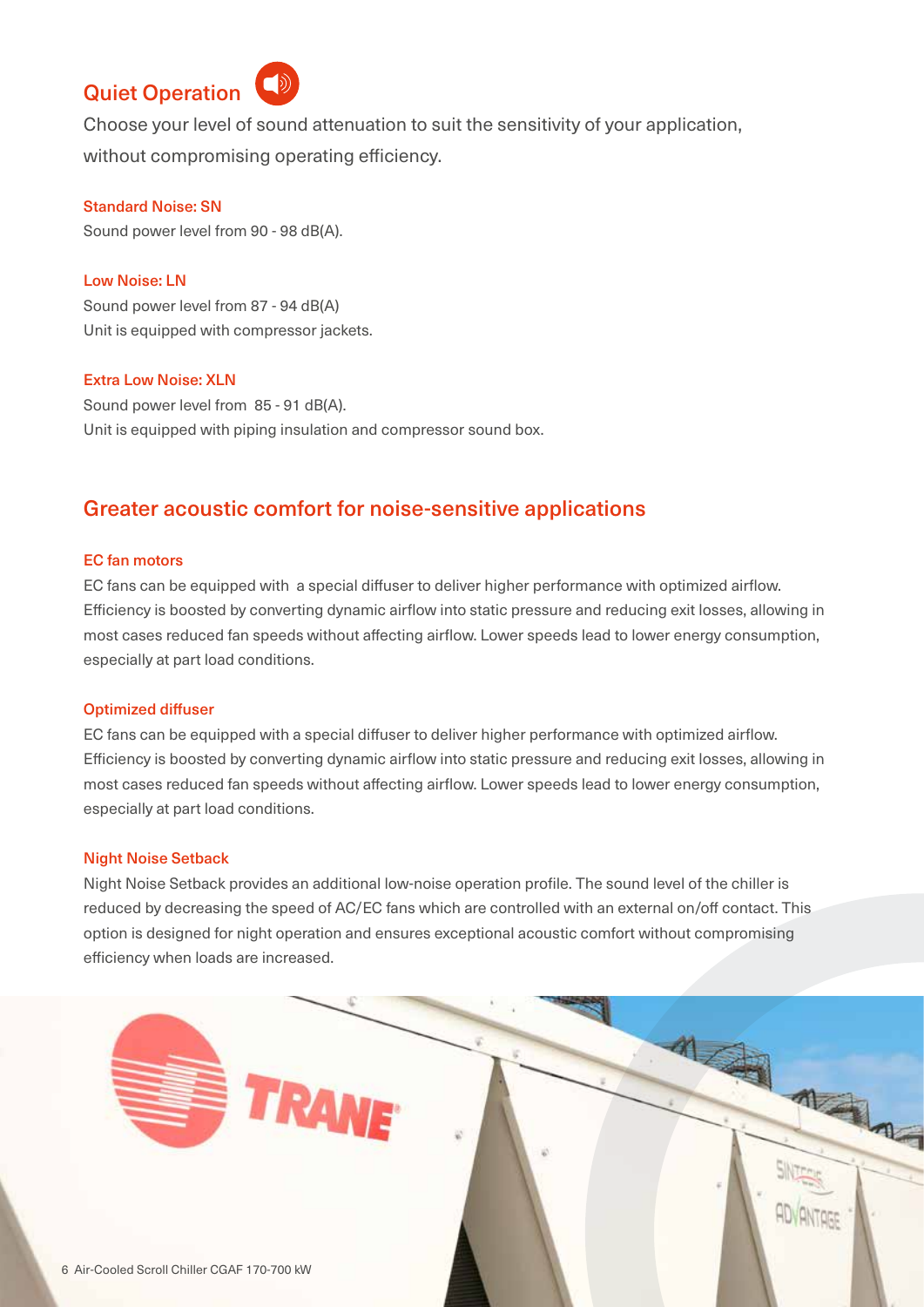# Exceptional energy efficiency



Outstanding efficiency means less energy consumed and lower energy costs.

Choose from 3 versions:

Standard Efficiency: SE EER up to 3.04 SEER up to 4.25

High Efficiency: HE EER up to 3.28 SEER up to 4.36

### Extra Efficiency: XE

EER up to 3.39 SEER up to 4.36



# Energy saving solutions

Reduce your energy costs by taking advantage of low ambient conditions via our Freecooling option or alternatively by converting the energy produced during the cooling cycle via our Heat Recovery solutions.

## Free-cooling



Our free-cooling system can drastically reduce the operating costs of your Sintesis chiller, especially in winter cooling conditions. The principle is simple: when the outdoor temperature reaches below a certain point, the free cooling system will partially or totally offset the mechanical system by using the outdoor air to cool the water in the system. Additionally, by making less use of compressors over the year, the unit lifetime can be extended.

## Heat Recovery



Our Heat Recovery system re-uses the waste heat generated during the cooling cycle, instead of exhausting it to the atmosphere. Choose between total or partial heat recovery. Both options combine energy saving from heat recovery with cost saving from installation and maintenance.

Units equipped with the Heat Recovery can produce chilled and hot water simultaneously for use in applications such as:

- Heating or preheating of the boiler system
- Air conditioning
- Ventilation air pre-heating
- Industrial processes.